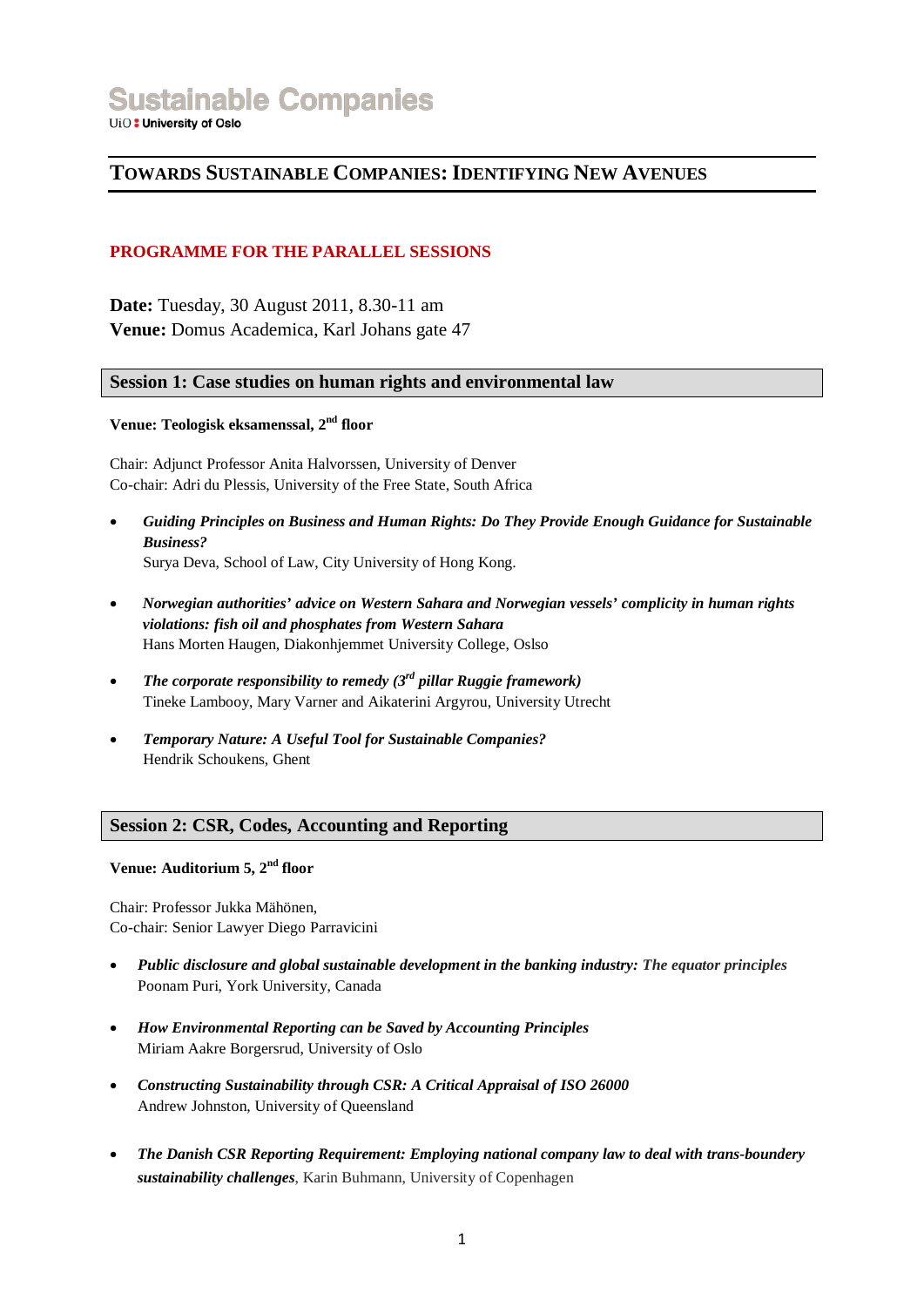# **Session 3: Investment and Financial Market Law**

#### **Venue: Spiserommet, 1st floor**

Chair: Professor Benjamin Richardson Co-chair: Dr. Priscilla Schwartz

- *Societal Corporate Governance and Extra Financial Information: Spearhead or Achille's heel of Corporate Governance?* Catherine Malecki, University Paris Sud (Paris XI)
- *Sustainable Investment through Effective Resolution of Investment Disputes—is Transparency the Answer?* Cornel Marian, Stockholm
- *The State as Shareholder and the Duty and Competence to Promote Sustainable Development* Anders By Teigen, University of Oslo

# **Session 4: Corporate Governance, Shareholder Primacy and Fiduciary Duties**

### **Venue: Juridisk eksamenssal, 1st floor**

Chair: Professor Celia Taylor Co-chairs: Professor Blanaid Clarke and Anel Koorsen

- *An Intellectual History of Shareholder Primacy from Dodge v. Ford Through the Rise of Financialism* Judd F. Sneirson, Hofstra University School of Law, USA
- *Sustainable development and the need for sustainable oriented corporate law and regulation* S. C. de Hoo and Mieke Olaerts, University of Maastricht
- *Sustainable companies, sustainable capitalism: A new model built on the concept of directors duties* Olawale Ajai, Lagos Business School, Pan African University, Nigeria
- *Shareholder Primacy and Intergenerational Environmental Justice* Gail Henderson, University of Toronto, Faculty of Law